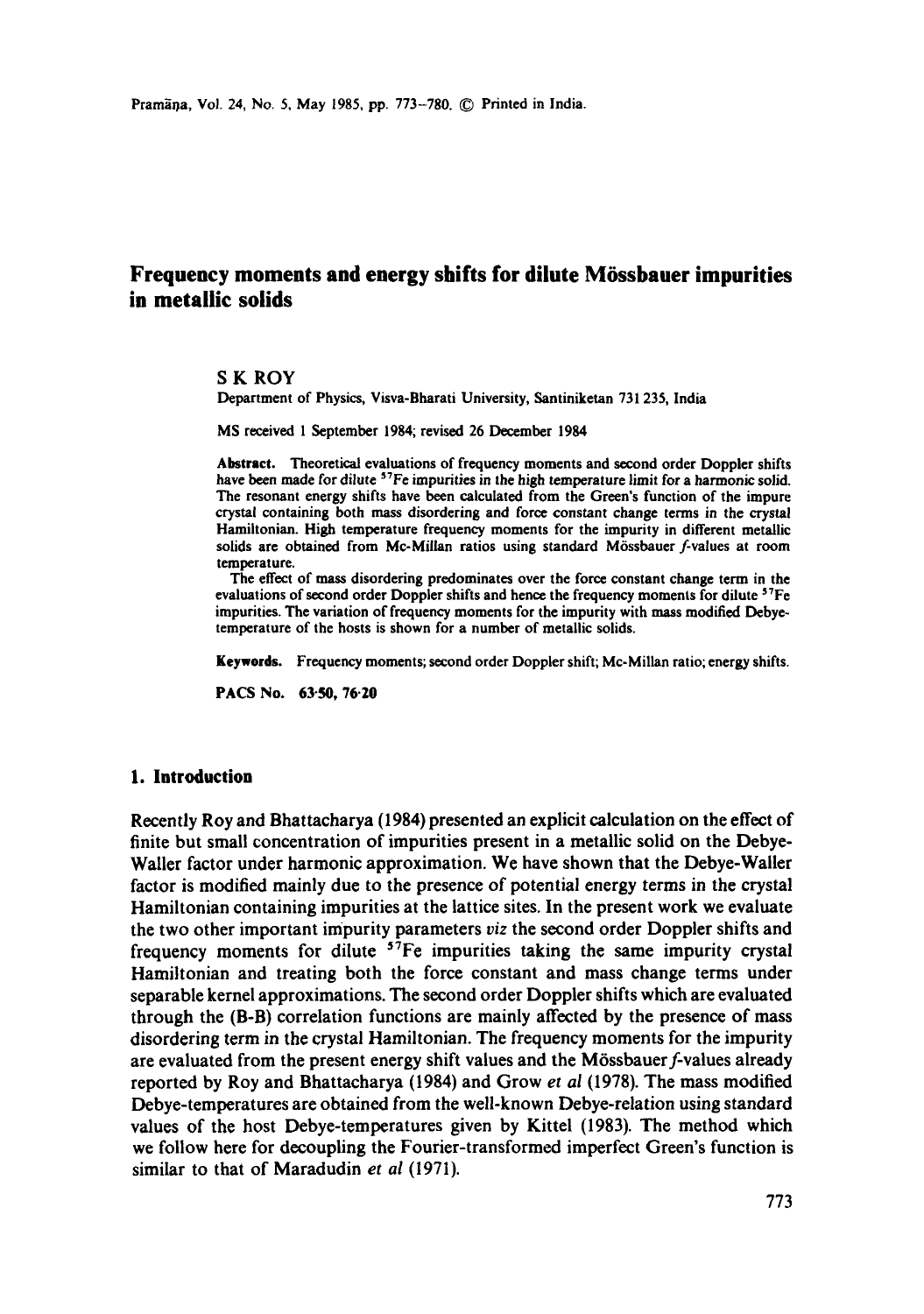#### 2. **Theory**

The Hamiltonian of the crystal containing impurities of mass  $M'$  occupying the lattice sites replacing the host atoms of mass M can be written in terms of the operators  $A_k$  and  $B_k$  using suitable normal coordinate transformations (Roy and Bhattacharya 1984)

$$
H = \hbar \sum_{k} w_{k} (a_{k}^{+} a_{k} + \frac{1}{2}) + \hbar \sum_{kk'} U(kk') B_{k} B_{k'} + \hbar \sum_{kk'} V(kk') A_{k} A_{k'}, \qquad (1)
$$

where the operators  $A_k$  and  $B_k$  can be represented in terms of phonon creation operator  $a_{\mathbf{k}}^{+}$  and annihilation operator  $a_{\mathbf{k}}$  (Roy *et al* 1981) and the kernels can be represented as

$$
U(kk') = \left(\frac{\varepsilon}{4N}\right) \sum_{l} e_{\alpha}(k) e_{\alpha}(k') \left[w_k w_{k'}\right]^{1/2} \exp\left[i(k+k')R(l)\right],\tag{2a}
$$

and

$$
V(kk') = \left(\frac{\tau}{4N}\right) \sum_{\substack{l''\\l+1'}} e_{\alpha}(k) e_{\alpha}(k') \left[w_k w_{k'}\right]^{1/2} \exp\left[i k R(l)\right] \exp\left[i k' R(l')\right]. \tag{2b}
$$

The kernels in the above equations have the separable form (Tripathi and Behera 1974) and the mass and force constant change parameters are given by,

$$
\varepsilon = \left(\frac{M}{M'} - 1\right) \quad \text{and} \quad \tau = \left(\frac{\phi'}{\phi} - 1\right). \tag{3}
$$

Since in the dilute impurity case the probability of two impurities clustering together becomes negligible (Bebera 1979), impurity-impurity interaction terms do not appear in (1).

The evaluation of the second order Doppler shifts for the crystal model Hamiltonian (l) follow from the velocity correlation functions which are related to the Green's function defined in terms of operators A and B.

We use the following double time thermodynamic Green's functions of Zubarev (1960) to evaluate the second order Doppler shift.

$$
G_{kq}^{BB}(t) = \langle \langle B_k(t) B_q(0) \rangle \rangle = -i\theta(t) \langle [B_k(t) B_q(0)] \rangle, \tag{4a}
$$

and

$$
G_{kq}^{AB}(t) = \langle \langle A_k(t) B_q(0) \rangle \rangle = i\theta(-t) \langle [A_k(t) B_q(0)] \rangle.
$$
 (4b)

The equations of motion of the above Green's functions for the given Hamiltonian (I) after Fourier transformations and some rearrangements become

$$
G_{kq}^{BB}(E) = -\frac{w_k \delta_{k,-q}}{\pi \left[E^2 - w_k^2\right]} + \sum_{p} \frac{4EV(-kp)}{\left[E^2 - w_k^2\right]} G_{pq}^{AB}(E) - \sum_{p} \frac{4w_k U(-kp)}{\left[E^2 - w_k^2\right]} G_{pq}^{BB}(E),
$$
\n(5a)

$$
G_{kq}^{\, \text{dB}}(E) = -\frac{E\delta_{k,-q}}{\pi\big[E^2 - w_k^2\big]} + \sum_{p} \frac{4w_k V(-kp)}{\big[E^2 - w_k^2\big]} G_{kq}^{\, \text{dB}}(E) - \sum_{p} \frac{4E\,U(-kp)}{\big[E^2 - w_k^2\big]} G_{pq}^{\, \text{BB}}(E) \tag{5b}
$$

These coupled Green's function equations can be solved in a manner similar to our earlier calculations (Roy and Bhattacharya 1984) to obtain finally the impurity Green's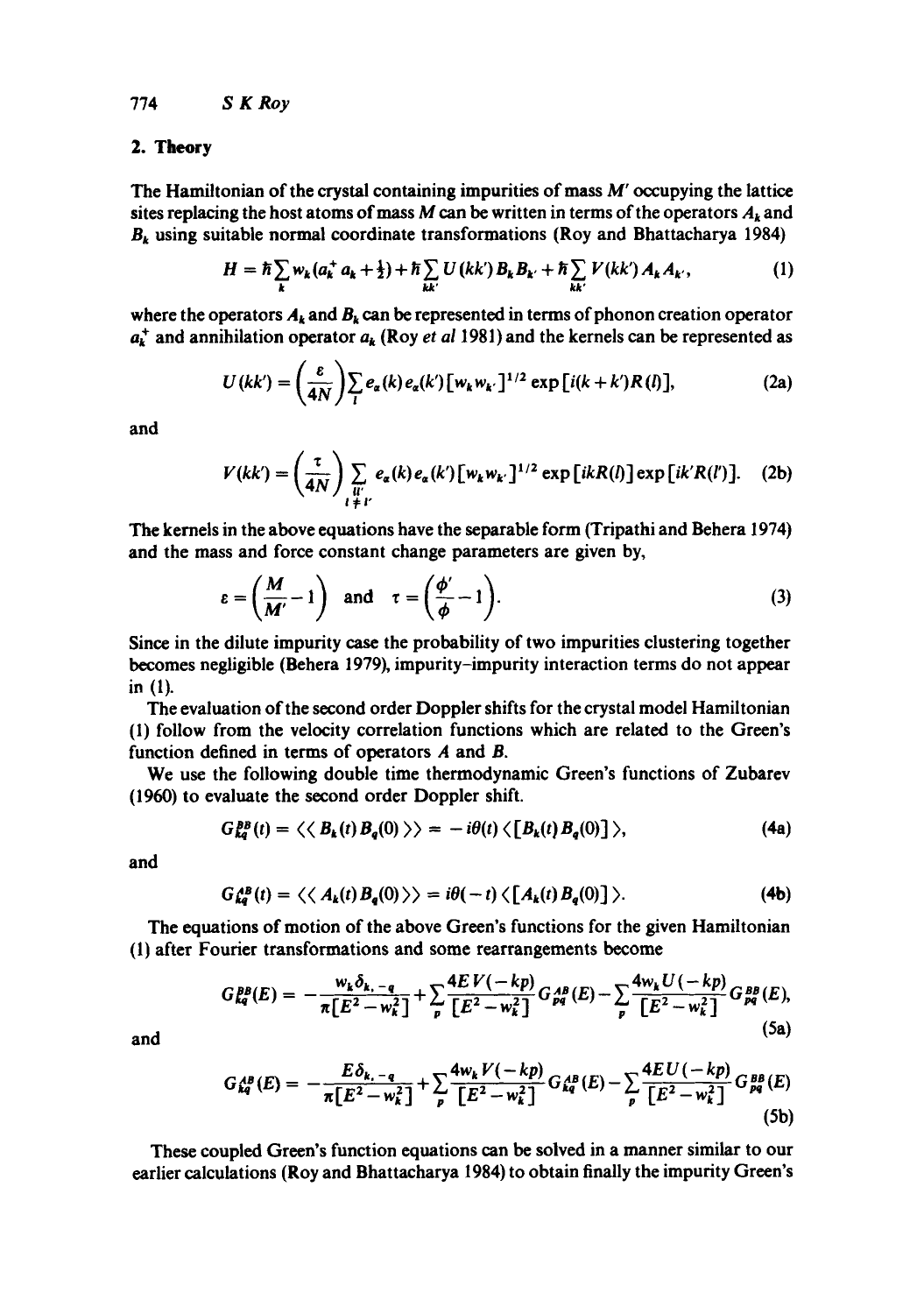function as

$$
G_{kq}^{BB}(E) = -\delta_{k,-q} G_{k}^{(0)}(E) - \frac{4\pi E^{2}}{w_{k}^{2}} G_{k}^{(0)}(E)V(-kk)[1-M_{1}]^{-1}
$$
  
\n
$$
[1-T_{1}]^{-1} G_{k}^{(0)}(E) + 4\pi G_{k}^{(0)}(E)U(-kk)[1-L_{1}]^{-1}
$$
  
\n
$$
[1-T_{1}]^{-1} G_{k}^{(0)}(E) + 32\pi^{2} \sum_{k} \frac{E^{2}}{w_{k}^{2}} G_{k}^{(0)}(E)V(-kk)[1-L_{1}]^{-1}
$$
  
\n
$$
[1-M_{1}]^{-1}[1-T_{1}]^{-1} G_{k}^{(0)}(E)U(-kk) G_{k}^{(0)}(E), \qquad (6)
$$

where  $G_k^{(0)}(E)$  represents the host crystal Green's function and the matrices  $L_1$ ,  $M_1$ , and  $T_1$ , are given by

$$
L_1 = -\sum_{k} \frac{4u(k)w_k u(-k)}{[E^2 - w_k^2]},
$$
 (7a)

$$
M_1 = \sum_{k} \frac{4v(k)w_k v(-k)}{[E^2 - w_k^2]},
$$
 (7b)

and

$$
T_1 = -\sum_{k} \frac{16U(-kk)E^2V(-kk)}{\left[E^2 - w_k^2\right]} \left[1 - L_1\right]^{-1} \left[1 - M_1\right]^{-1}.
$$
 (7c)

The first term on the right side of (6) represents the perfect part whereas the second and third terms represent the contributions due to force constant change and mass disordering terms respectively and the fourth term is the interaction term with two vertices.

# **3. Averaging of Greens' function for low defect concentration**

For randomly distributed non-interaction impurities, the physical properties of the crystal will be independent of the configuration of the impurities. This requires that the Green's function be configurationally averaged. Behera and Dee (1967) dealt with the problem of configurational averaging for very low concentrations following a diagrammatic technique. Here we follow the simple method of Langer (1961) for the averaging of kernels by expansion in powers of concentrations and do not take the multiple occupancy corrections into account as they are important in high concentration theory only.

The averaging of mass disordering kernel is given by

$$
\langle U(-kk')\rangle_{\rm av} = \langle \frac{\varepsilon w_k}{4N} \sum_{l'} C_{\lambda}(l') \exp[i(k'-k)R(l')] \rangle_{\rm av}
$$
 (8)

The quantity  $C_1(l')$  appearing in (8) characterizes the impurity distribution in the crystal. In carrying out the average we use the fact that the probability that a given lattice site is occupied by an impurity atom is  $C_d = N_d/N$ . Quantities containing  $C_1(l')$ after averaging are proportional to  $C<sub>d</sub>$  in the low defect concentration expansion. Hence (8) can be written as

$$
\langle U(-k, k') \rangle_{\rm av} = \frac{1}{4} \varepsilon C_a w_k \delta_{kk'}.
$$
 (9)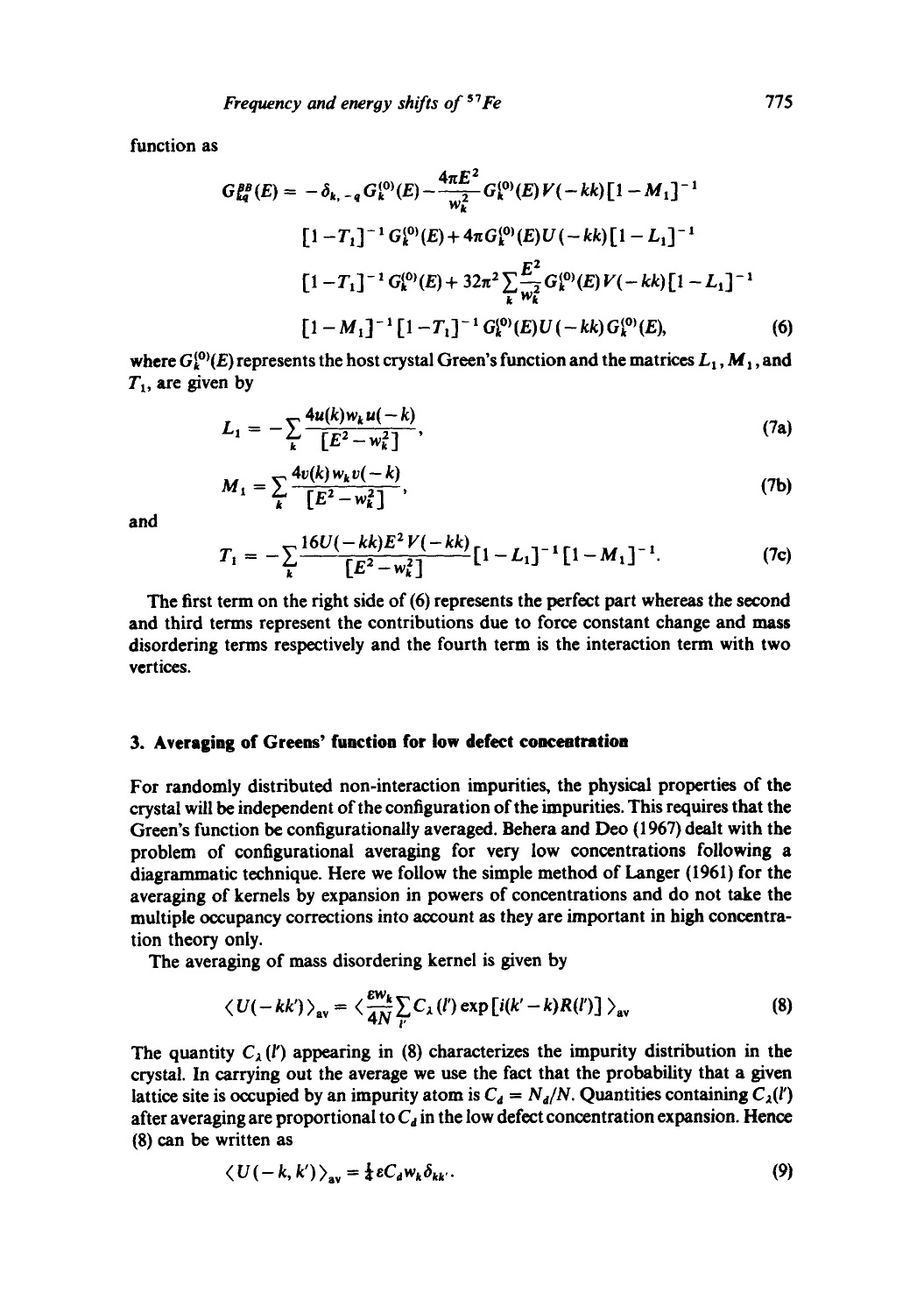776 *S K Roy* 

Similarly for force constant change one can write

$$
\langle V(-k,k') \rangle_{\rm av} = \frac{1}{4} \tau w_k \delta_{kk'} \tag{10}
$$

Using  $(9)$  and  $(10)$  in  $(6)$  we get,

$$
\langle G_{kq}^{BB}(E) \rangle = -\frac{w_k \delta_{k,-q}}{\pi [E^2 - w_k^2]} - \frac{\pi E^2 \tau w_k}{\pi^2 [E^2 - w_k^2]} [1 - M_1]^{-1} [1 - T_1]^{-1}
$$
  
+ 
$$
\frac{\pi w_k^3 \varepsilon C_d}{\pi^2 [E^2 - w_k^2]^2} [1 - L_1]^{-1} [1 - T_1]^{-1}
$$
  
+ 
$$
\frac{2\pi^2 E^2 w_k^5 \varepsilon \tau C_d}{\pi^3 [E^2 - w_k^2]^3} [1 - L_1]^{-1} [1 - M_1]^{-1} [1 - T_1]^{-1}.
$$
 (11)

#### **4. Second-order Doppler shift**

The shift in the  $\gamma$ -ray energy due to the presence of impurities may be written in terms of Green's function as (Tewari *et al* 1979)

$$
\left(\frac{\Delta E}{E}\right) = \frac{\pi}{2M'N\beta c^2} \sum_{kk'} e(k) e(k') \left[w_k w_{k'}\right]^{1/2} \sum_{n=-\infty}^{\infty} G_{kk'}(iw_n). \tag{12}
$$

Using (11) in (12) we can split  $(\Delta E/E)$  as

$$
\left(\frac{\Delta E}{E}\right) = \left(\frac{\Delta E}{E}\right)_0 + \left(\frac{\Delta E}{E}\right)_1 + \left(\frac{\Delta E}{E}\right)_2 + \left(\frac{\Delta E}{E}\right)_3.
$$
\n(13)

The last term in (13) arises because of the interaction of two vertices terms and is negligibly small and hence its contribution to *(AE/E)* can be neglected. Thus we are left with the mass disordering and force constant change terms in addition to the perfect lattice term with lattice atoms of mass  $M'$ .

Using first, second and third terms of the Green's function  $(11)$  in  $(12)$  one can obtain the energy shift in the high temperature limit as

$$
\left(\frac{\Delta E}{E}\right)_0 = \frac{3}{2}\frac{(k_\beta T)}{M'C^2} + \frac{\hbar^2 w_D^2}{40M'C^2}(k_\beta T)^{-1} + O(T^{-3}) + \dots,
$$
\n(14a)

$$
\left(\frac{\Delta E}{E}\right)_1 = \frac{1}{4} \frac{\tau \hbar^2 w_D^2}{M' C^2} (k_\rho T)^{-1} + O(T^{-3}) + \dots,
$$
\n(14b)

and

$$
\left(\frac{\Delta E}{E}\right)_2 = \frac{3}{2} \frac{\varepsilon C_d}{M'C^2} (k_\beta T) + O(T^{-3}) + \dots \tag{14c}
$$

The contribution due to  $(\Delta E/E)_3$  to the second order Doppler shift is proportional to  $O(T^{-3})$  in the high temperature limit and can be neglected.

It may be mentioned that in evaluating (14a), (14b) and (14c) we have replaced the sum over the modes  $k$  by the integration

$$
\sum_{k} \rightarrow \frac{3N}{w_{D}^{3}} \int_{0}^{w_{D}} w_{k}^{2} dw_{k}
$$
 (15)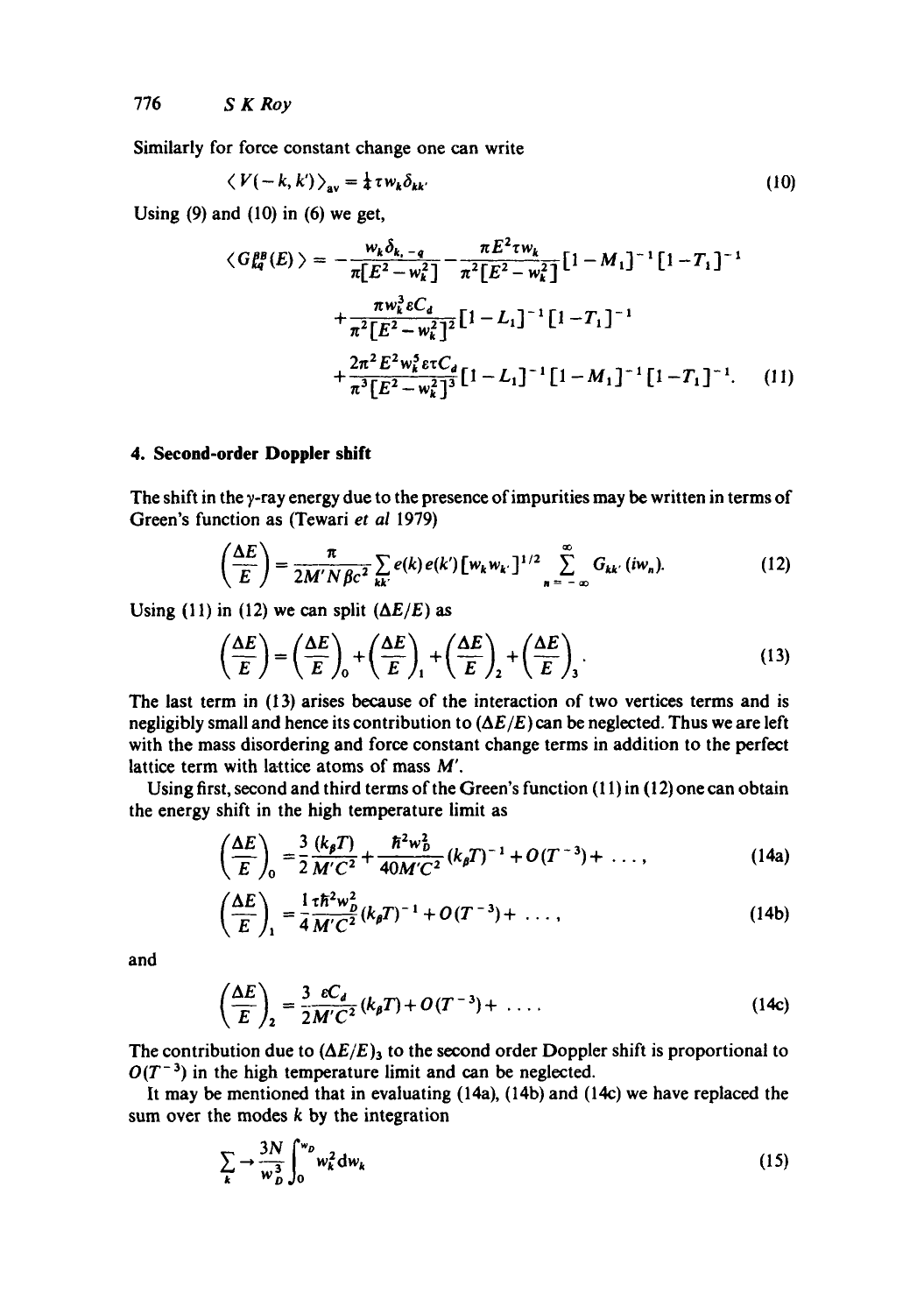The numerical evaluation of  $(\Delta E/E)$  are made for <sup>57</sup>Fe impurities in different metallic hosts *i.e.* varying the mass and force constant parameters  $\varepsilon$  and  $\tau$  for the defect concentration  $C_d = 0.3$  at room temperature.

## **5. Impurity parameters and frequency moments**

The observed correlations between Mössbauer f-values and thermal shift measurements and also between impurity and host parameters have been discussed by Taylor and Craig (1968) and Craig *et al* (1970). In these papers a key lattice dynamical quantity, known as the Mc-Millan ratio for the impurity has been defined by the thermal averages

$$
\left[\frac{\langle w \rangle}{\langle w^{-1} \rangle}\right]^{\text{imp}} = \left[\frac{\frac{1}{3}\langle v^2 \rangle}{\langle x^2 \rangle}\right]_T^{\text{imp}} \tag{16}
$$

The Mc-Millan ratio defined by (16) approaches  $1/\mu'(-2)$  in the high temperature limit, where  $\mu'(-2)$  is the impurity frequency moment. Equation (16) can therefore be rewritten as {Grow *et al* 1978)

$$
\left[\frac{\frac{1}{3}\left\langle v^2\right\rangle}{\left\langle x^2\right\rangle}\right]_{\text{H.T.}}^{\text{imp}} \to \frac{1}{\mu'(-2)}\tag{17}
$$

The numerical evaluations of impurity frequency moments have been made using the high temperature values of the second-order Doppler shift from this work and the M6ssbauerf-values already reported (Roy and Bhattacharya 1984; Grow *et al* 1978) for 57Fe impurities in different hosts.

## **6. Discussion**

The second-order Doppler shifts of <sup>57</sup>Fe impurities in different metallic hosts are obtained at  $300^{\circ}$ (K) from (14a)-(14c) using force constant ratios obtained from neutron dispersion data (Grow *et al* 1978). The impurity concentration chosen to evaluate the energy shifts is  $C<sub>4</sub> = 0.3$  in each case. The values of the force constant change

| Host | τ        | $(\Delta E/E)_1 \times 10^{-12}$ | ε       | $(\Delta E/E)_2 \times 10^{-12}$<br>for $C_4 = 0.3$ | $(\Delta E/E) \times 10^{-12}$ |
|------|----------|----------------------------------|---------|-----------------------------------------------------|--------------------------------|
| AI   | $-0.375$ | $-0.0049$                        | $-0.53$ | $-0.2200$                                           | 0.9861                         |
| Cr   | $-0.301$ | $-0.0039$                        | $-0.30$ | $-0.0367$                                           | 1.1704                         |
| Ni   | 0.250    | 0.0032                           | 0.04    | 00146                                               | 1.2288                         |
| Cu   | 0.316    | 0.0041                           | 0.12    | 0.0500                                              | 1.2651                         |
| Nb   | $-0.387$ | $-0.0050$                        | $0-63$  | 0.2530                                              | 1.4590                         |
| Mo   | $-0.556$ | $-0.0072$                        | 0.69    | 0.2877                                              | 1.4915                         |
| Rh   | $-0.457$ | $-0.0059$                        | 0.81    | 0.3379                                              | 1.5430                         |
| Pd   | $-0.387$ | $-0.0057$                        | $0-87$  | 0.3629                                              | 1.5682                         |
| Au   | $-0.329$ | $-0.0043$                        | 2.46    | 1.0262                                              | 2.2329                         |
| W    | $-0.587$ | $-0.0076$                        | 2.23    | 0.9302                                              | 2.1336                         |

Table 1. Energy shifts for <sup>57</sup>Fe impurities in different metallic solids.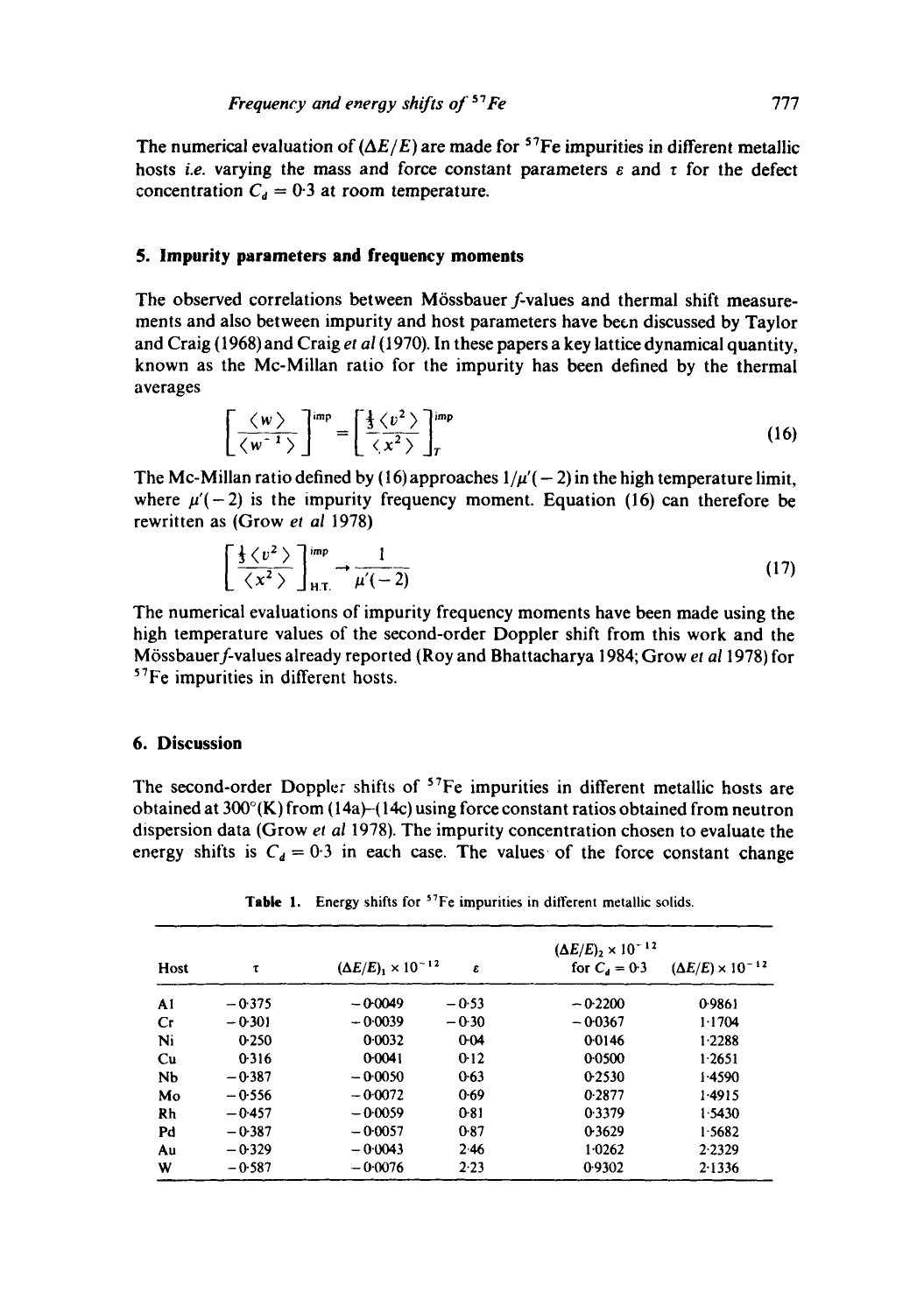#### 778 *S K Roy*

contributions  $(\Delta E/E)_1$  and mass disordering contributions  $(\Delta E/E)_2$  to the energy shift are given in table 1 along with the  $\tau$  and  $\varepsilon$  values, for the host-impurity systems. The variation of  $(\Delta E/E)$ <sub>1</sub> and  $(\Delta E/E)$ <sub>2</sub> with  $\tau$  and  $\varepsilon$  for <sup>57</sup>Fe impurities in different metallic hosts are plotted in figures 1 and 2. The frequency moments of  $57Fe$  impurities in different hosts are obtained from the present values of second order Doppler shifts and the M6ssbauerf-values given by Roy and Bhattacharya (1984) and Grow *et al* (1978). Due to the presence of impurity in different hosts of different masses the Debyetemperature of the host is modified as  $(1 + \varepsilon)^{1/2} \theta_n$  which we call mass modified Debyetemperature of the hosts. This is the result of the well-known Debye-relation between the host and effective impurity Debye-temperature given by

$$
\theta_n^{\text{eff}} = (1+\varepsilon)^{1/2} \theta_n (\phi'/\phi)^{1/2}.
$$
 (18)

The values of the room temperature impurity frequency moments are listed with the mass modified Debye temperatures for various hosts in table 2.

The frequency moments are plotted against the mass modified Debye temperatures in figure 3. It is interesting to note from tables 1 and 2 that the major contributions to the second-order Doppler shift and hence the frequency moments of the <sup>57</sup>Fe impurity vibrating in different metallic solids, come from the mass disordering term whereas the contributions due to force constant change term to SOD shifts are very small, only about 1-23 $\%$  of the force constant term. The mass disordering contribution varies from about 2% for Ni to as large as 50% for Au which indicates that the second-order Doppler shift increases with increase in host masses characterising the localized impurity vibrations. Figure 3 indicates the variation of impurity frequency moments



**Figure 1.** Variation of  $(\Delta E/E)$ <sup>1</sup> for <sup>57</sup>Fe impurity with  $\tau$  values in different metallic solids.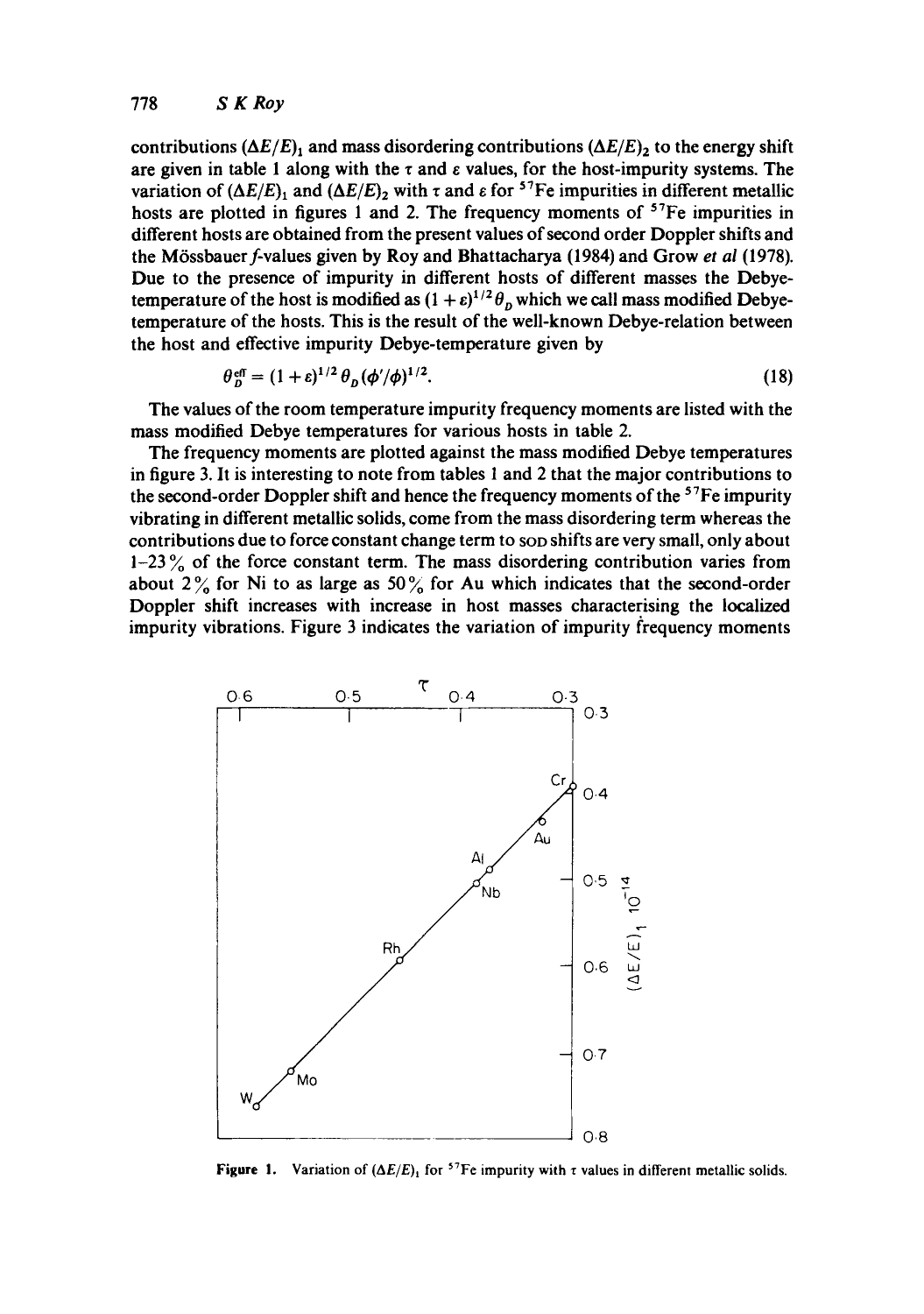

**Figure 2.** Variation of  $(\Delta E/E)_2$  for <sup>3</sup> Fe impurity with  $\varepsilon$  values in different hosts ( $C_d = 0.3$ ).



Figure 3. Inverse frequency moments of <sup>57</sup>Fe impurity *vs* mass modified Debyetemperature of the hosts.